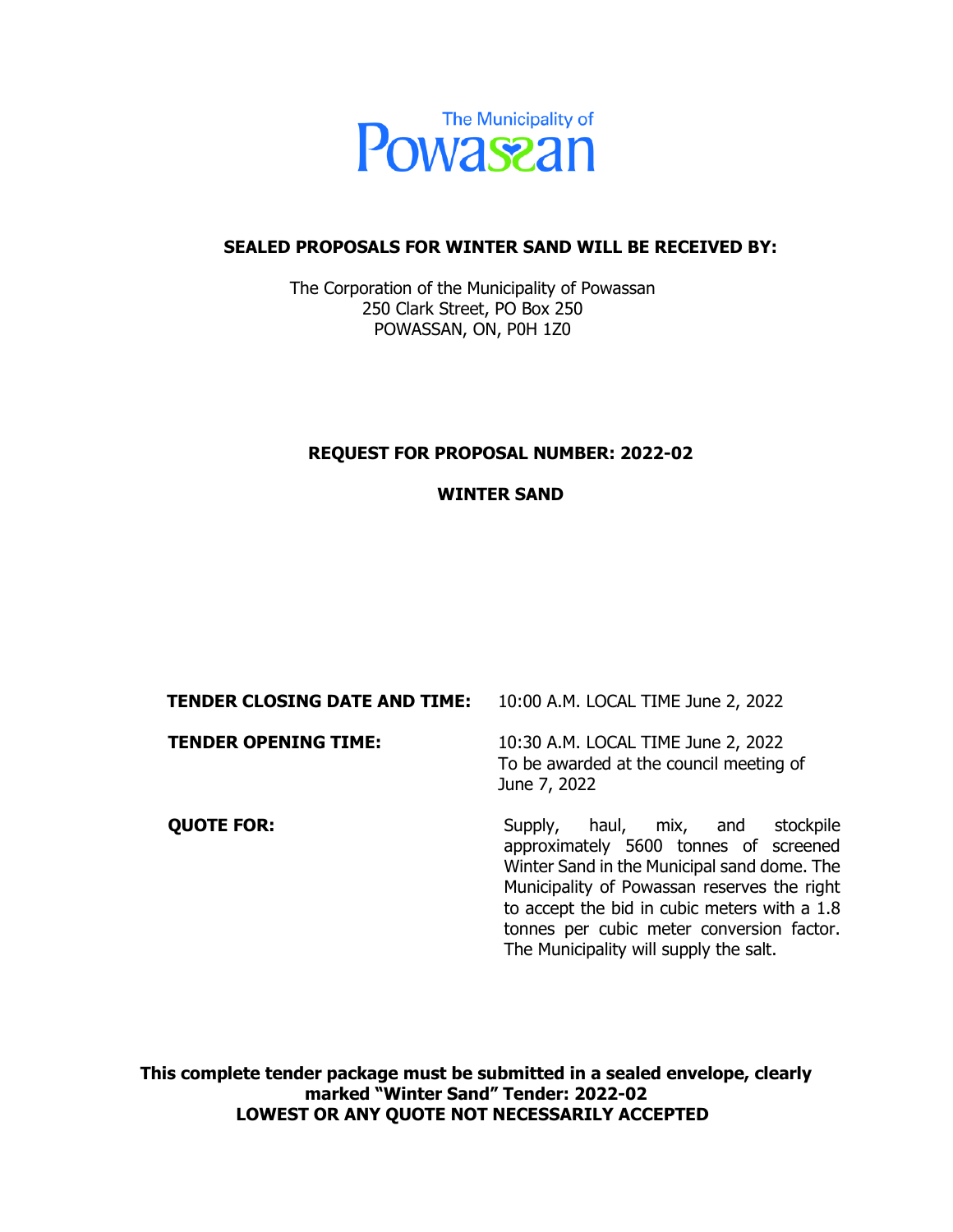# **Location Of Work:**

The location of work is to be: Municipal Sand Dome located at 750 Main Street, Municipality of Powassan.

## **Schedule of Contract Documents:**

- 1. The following information for bidders
- 2. The following Special Provisions
- 3. Bid Form
- 4. Standards OPSS.MUNI 100, and OPSS.MUNI 1004 (These forms are not attached hereto)

### **General Information:**

All inquiries concerning the Proposal, prior to proposal closing shall be directed to:

### **Codey Munshaw, Director of Public Works & Engineering Municipality of Powassan Box 250, 250 Clark Street, Powassan ON P0H 1Z0 Telephone 724-2813 ext. 202 or 705-491-1749/Fax 724-5533 Email: [cmunshaw@powassan.net](mailto:cmunshaw@powassan.net)**

For the purpose of this document a company conducting work for the Municipality of Powassan, will hereby be referred to as a "Contractor". Additionally, the Director of Public Works & Engineering shall hereby be referred to as the "Director".

The Contractor shall contact the above designated municipal employee for all matters related to the bidding process. The Municipality of Powassan will not be liable for any and all information the contractor receives from any Municipal employees and/or council members, that are not listed as a point of contact in this proposal.

The Contractor will submit their sealed proposals by traditional mail/drop-off at the previously stated Municipal building before tender closure. Contractors must submit this entire completed proposal package.

A Contractor may amend their proposal at any time prior to the set closing date/time by submitting a signed and sealed amendment. No amendments will be accepted post proposal closure. A proposal may be voided by superseding it with a later proposal or letter of withdrawal, prior to the closing date and time.

Any and all proposal's that are received after the quote closing date/time, will be rejected by the Municipality. Any and all unsigned proposals will be deemed unacceptable, and will be rejected by the Municipality.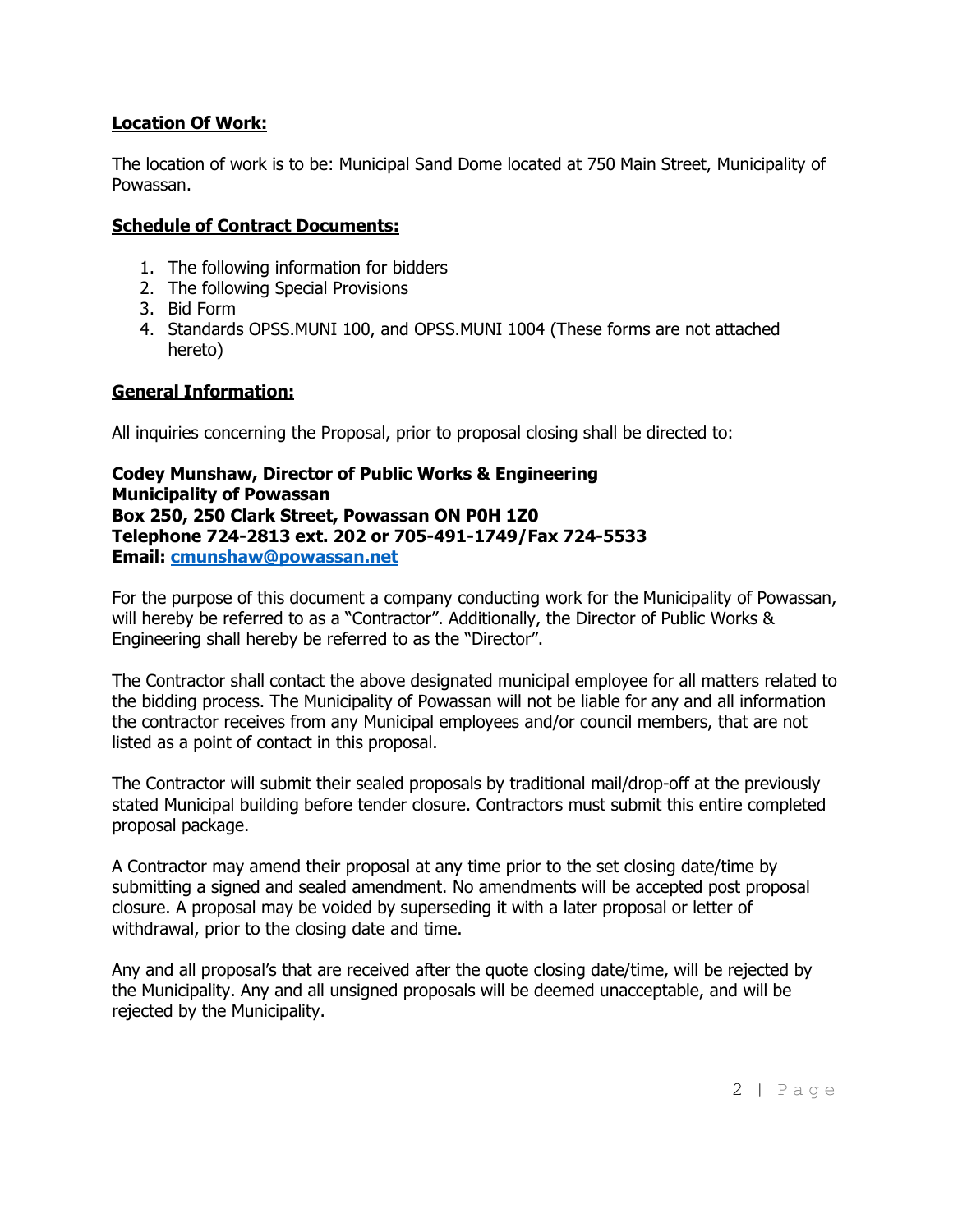The Municipality reserves the right to reject any or all proposals. The Municipality shall have the right to cancel the request process and to place a new request for proposals. The proposals shall be evaluated by the Municipality in its sole and unfettered discretion. The Municipality reserves the right, in its absolute discretion to accept a tender which it deems most advantageous to itself and the right to reject any proposal, in each case without giving any notice. Supplementary materials changing the terms of the request shall render the quote noncompliant. Proposals which contain qualifying conditions may, at the sole discretion of the Municipality, be disqualified or rejected. In no event will the Municipality be responsible for the costs of the preparation of the submission of a proposal. No Bidder shall have any claim for any compensation of any kind because of participating in this proposal process and by submitting a proposal each Bidder shall be deemed to have agreed that it has no claim.

Notification of Acceptance of proposal will be by telephone and written form of notice, to the address of the Contractor used on the bid forms. The Date of Acceptance shall be deemed to be the date the Contractor receives the Notification of Acceptance.

The proposal opening will be on June 2, 2022, at 10:30am at 250 Clark Street, Powassan. For those wishing to attend the proposal opening, please see the front reception prior to the opening time.

# **Project Details:**

The work shall consist of the supply, delivery mixing (salt to be provided by the Municipality) and stockpiling of approximately 5600 tonnes of screened winter sand as directed by the Municipal Public Works Foreman, together with all materials, labour, equipment, tools and all other things necessary to complete the work in accordance with the provisions of the contract documents. Stockpiling shall be done by conveyor belt, provided by the Contractor.

Stockpile will be in the sand dome located at the Municipality of Powassan Public Works yard, 750 Main Street, Powassan.

# **I/We the contractor will start the work requested in this contract no later than**

**\_\_\_\_\_\_\_\_\_\_\_\_\_\_, and shall complete all requested work no later than** 

**\_\_\_\_\_\_\_\_\_\_\_\_\_\_\_.**

Sand extraction must be from a valid licensed industrial pit or quarry. It is the responsibility of the bidder to ensure proper operations and licensing. Name of pit/quarry product is to be taken from \_\_\_\_\_\_\_\_\_\_\_\_\_\_\_\_\_\_\_\_\_. A copy of Aggregate Resources Act License for source of material must accompany tender.

The quantities listed in the bid form are approximate only and are subject to increase or decrease at no liability to the Municipality beyond the bid unit price.

For the unit price bid, the Contractor shall perform his/her work in such a way to cause the least possible inconvenience to the travelling public and shall provide all necessary warning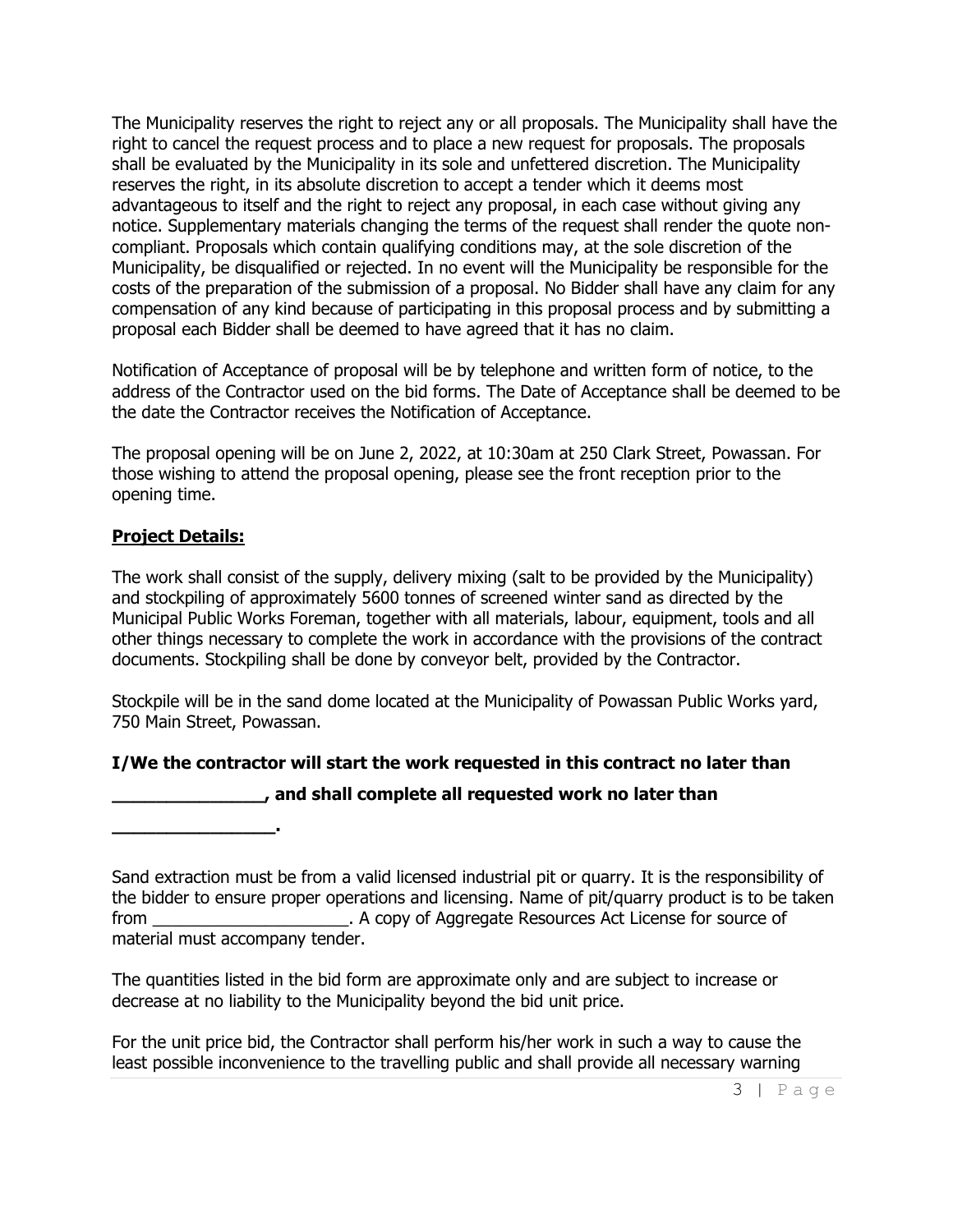signs and flagmen or other protective and/or warning devices as required by Ontario Traffic Manual-Book 7.

Sub-contractors will not be accepted to perform work.

The work shall be completed during daylight hours only.

For the unit price bid, the Contractor shall supply all materials, labour, tools, equipment and all other things necessary to complete the work in accordance with these contract documents and to the satisfaction of the Municipal Public Works Foreman or his representative.

Measurement for payment shall be made in tonnes per truck. Measurement and ticket for each load will be issued to the Municipal Director. The method of weighing shall be by permanent scale, portable flat scale, or loader scale. Proof of calibration of scale must be provided prior to commencement of work.

# **Performance Evaluation:**

Failure to execute the contract in a competent and timely manner will result in the disqualification of the bidder from bidding on the Municipality of Powassan's contracts for a period of two (2) years.

## **Special Provisions:**

The salt will be supplied by the Municipality and the mixing of the salt with the sand will be done by the Contractor.

Winter sand shall be screened using a 12mm screen, and shall contain 100% materials 12mm in diameter or less.

Where any discrepancy exists between these Special Provisions and the standard OPSS, the Special Provisions shall govern.

# **Material Sample:**

To assist the Municipality in selecting the most suitable proposal, the Municipality requests that a 5kg material sample (approximately) be submitted with the proposal. This material sample MUST be a sample of the materials that are proposed to be used in this contract. The material must be in a sealed sample bag, clearly labeled with the contractor's name and the winter sand proposal number. The submitted sample will be used in the evaluation of the material quality portion of the proposal. Sample bags will be provided at the front reception of the Municipal office.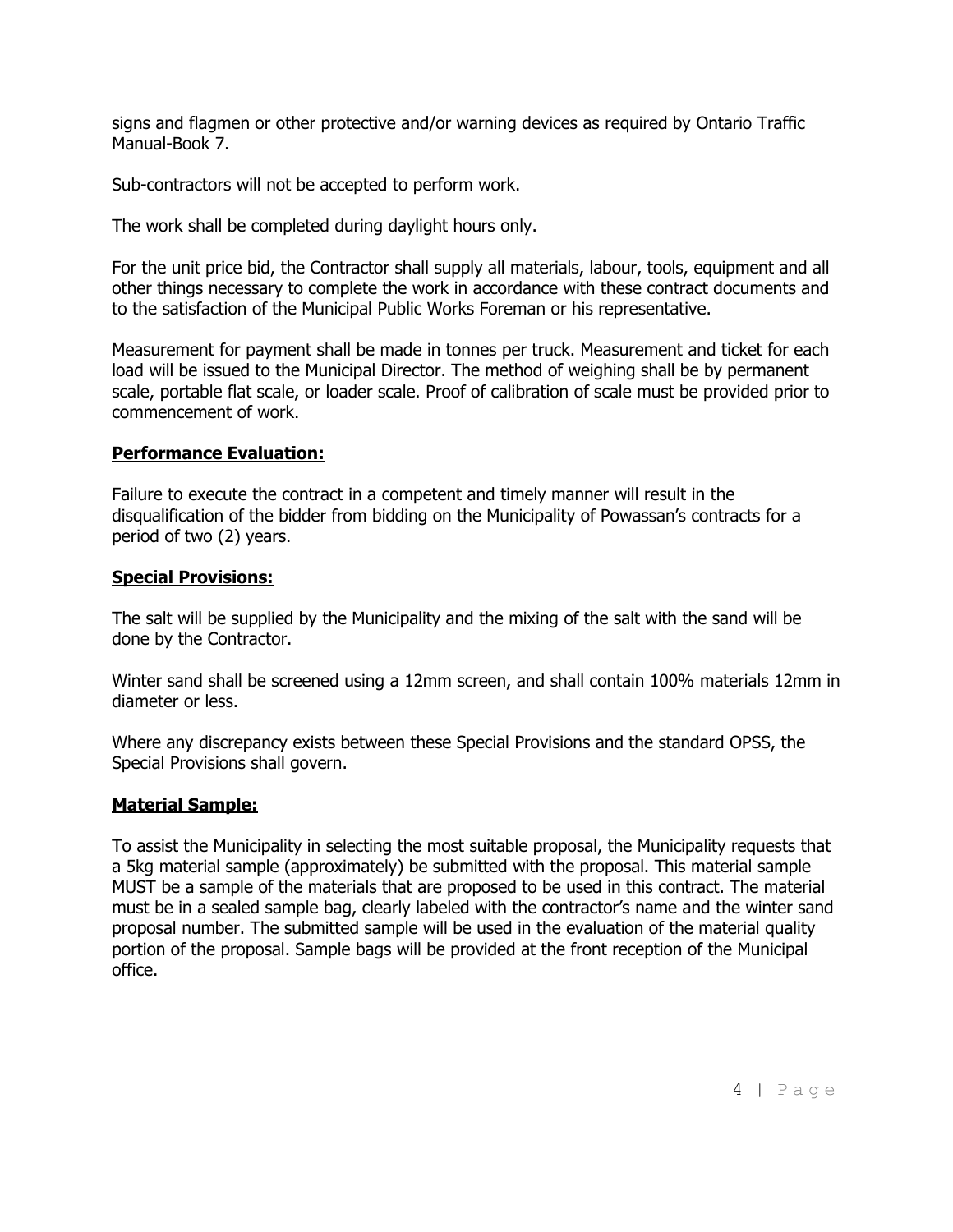# **Testing:**

The Contractor shall provide the Director with a sieve analysis with gradation/percent passing of the winter sand materials with the submitted proposal package, and during the stockpiling of the winter sand. Additional samples/testing may be requested by the Public Works Foreman during delivery at the successful bidder's expense.

# **Proposal Evaluation:**

This proposal will be evaluated based on finance, ability to perform work, timeline, and material quality.

The proposal evaluation score matrix will be as follows:

| Category                      | <b>Points Available</b> |  |  |  |
|-------------------------------|-------------------------|--|--|--|
| <b>Timeline</b>               |                         |  |  |  |
| Ability to Perform Work       |                         |  |  |  |
| <b>Material Quality</b>       | 20                      |  |  |  |
| Finance                       | 20                      |  |  |  |
| <b>Total Available Points</b> | 50                      |  |  |  |

Timeline: The Municipality shall review the proposed timeline and appoint a score base on the contractor's availability to perform the requested work. Contractors with an earlier completion date will score higher in this category.

Ability to Perform Work: The Municipality will review the contractor's staff, experience, and equipment; and award an appropriate score.

Material Quality: Based on the sieve analysis and evaluating the material sample provided by the contractor. The Municipality will rank the materials from best to worse. The best material will receive a score of 20, with each subsequently ranked materials losing 2.5 points in this category. Should two contractors provide materials of equal quality, the Municipality will award both contractors the same score in this category.

Finance: The Municipality will score the finance based on the formula below:

$$
\left(1-\frac{(nx-n1)}{n1}\right)x \; Point \; Value
$$

Where

nx is the dollar value of the proposed total bid n1 is the dollar value of the lowest proposed total bid

Any negative score will be assigned 0 points

Should two contractors score equally in the proposal evaluation, the Municipality shall select at their own discretion the proposal that is most beneficial to the Municipality.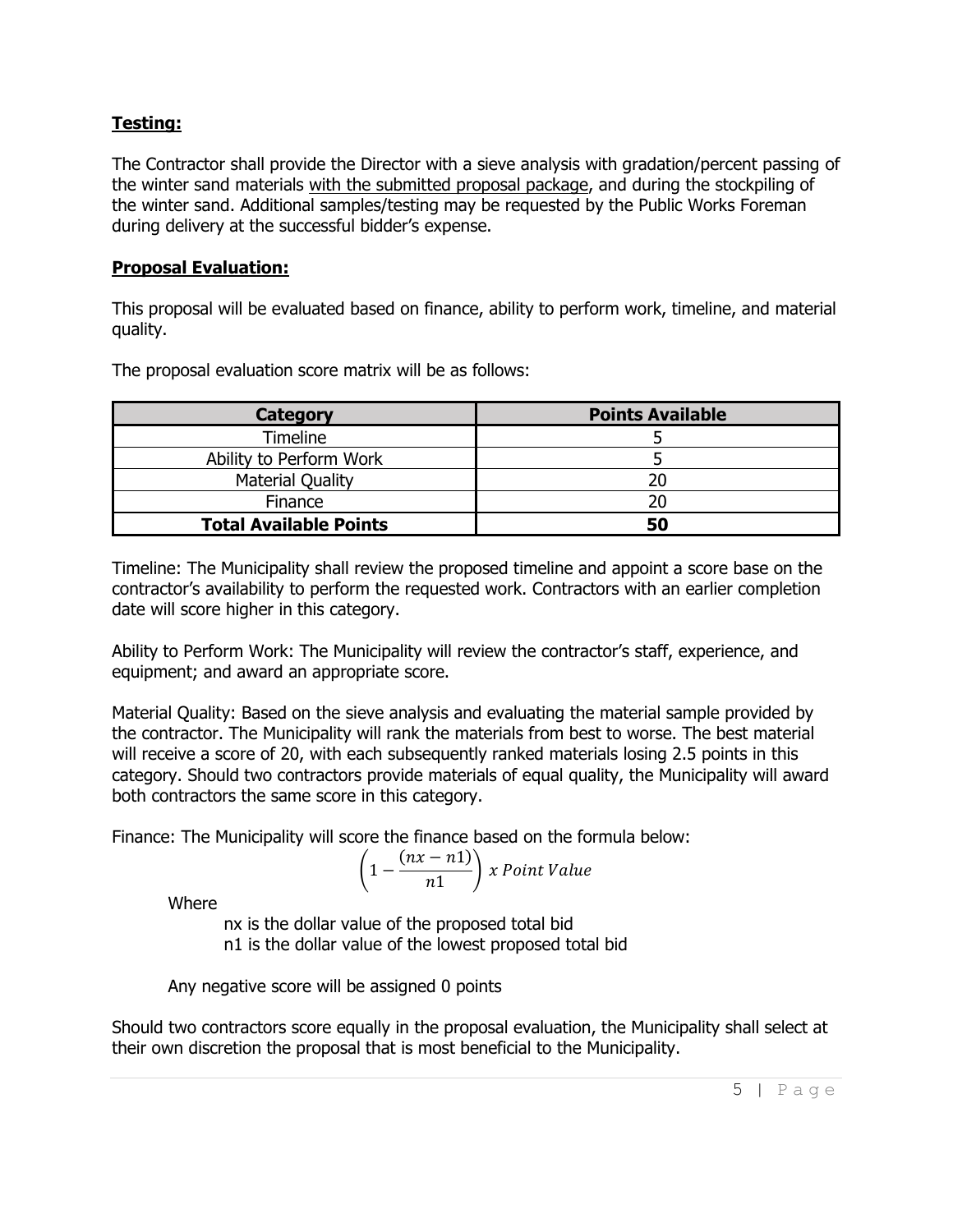## **Contractors Ability To Perform Work:**

The Contractor is required to complete the following statements and is required to include the said statements using the space provided or similar documentation provided by the Contractor in their Proposal submission.

- Statement A: The Contractor must state contracts and/or experience in successfully performing similar projects.
- Statement B: The Contractor must list all senior supervisory staff to be used during the completion of the contract, and the relative experience of each listed staff member.
- Statement C: Give the location and a description of the construction equipment which the Contractor proposes to use.

 $\overline{\phantom{a}}$  , and the contract of the contract of the contract of the contract of the contract of the contract of the contract of the contract of the contract of the contract of the contract of the contract of the contrac  $\overline{\phantom{a}}$  , and the contract of the contract of the contract of the contract of the contract of the contract of the contract of the contract of the contract of the contract of the contract of the contract of the contrac  $\mathcal{L}_\text{max}$  , and the contract of the contract of the contract of the contract of the contract of the contract of the contract of the contract of the contract of the contract of the contract of the contract of the contr  $\mathcal{L}_\text{max}$  , and the contract of the contract of the contract of the contract of the contract of the contract of the contract of the contract of the contract of the contract of the contract of the contract of the contr  $\mathcal{L}_\text{max}$  , and the contract of the contract of the contract of the contract of the contract of the contract of the contract of the contract of the contract of the contract of the contract of the contract of the contr

 $\overline{\phantom{a}}$  , and the contract of the contract of the contract of the contract of the contract of the contract of the contract of the contract of the contract of the contract of the contract of the contract of the contrac  $\mathcal{L}_\text{max}$  , and the contract of the contract of the contract of the contract of the contract of the contract of the contract of the contract of the contract of the contract of the contract of the contract of the contr  $\mathcal{L}_\text{max}$  , and the contract of the contract of the contract of the contract of the contract of the contract of the contract of the contract of the contract of the contract of the contract of the contract of the contr  $\overline{\phantom{a}}$  ,  $\overline{\phantom{a}}$  ,  $\overline{\phantom{a}}$  ,  $\overline{\phantom{a}}$  ,  $\overline{\phantom{a}}$  ,  $\overline{\phantom{a}}$  ,  $\overline{\phantom{a}}$  ,  $\overline{\phantom{a}}$  ,  $\overline{\phantom{a}}$  ,  $\overline{\phantom{a}}$  ,  $\overline{\phantom{a}}$  ,  $\overline{\phantom{a}}$  ,  $\overline{\phantom{a}}$  ,  $\overline{\phantom{a}}$  ,  $\overline{\phantom{a}}$  ,  $\overline{\phantom{a}}$  $\overline{\phantom{a}}$  , and the contract of the contract of the contract of the contract of the contract of the contract of the contract of the contract of the contract of the contract of the contract of the contract of the contrac

 $\mathcal{L}_\text{max}$  , and the contract of the contract of the contract of the contract of the contract of the contract of the contract of the contract of the contract of the contract of the contract of the contract of the contr  $\mathcal{L}_\text{max}$  , and the contract of the contract of the contract of the contract of the contract of the contract of the contract of the contract of the contract of the contract of the contract of the contract of the contr  $\overline{\phantom{a}}$  ,  $\overline{\phantom{a}}$  ,  $\overline{\phantom{a}}$  ,  $\overline{\phantom{a}}$  ,  $\overline{\phantom{a}}$  ,  $\overline{\phantom{a}}$  ,  $\overline{\phantom{a}}$  ,  $\overline{\phantom{a}}$  ,  $\overline{\phantom{a}}$  ,  $\overline{\phantom{a}}$  ,  $\overline{\phantom{a}}$  ,  $\overline{\phantom{a}}$  ,  $\overline{\phantom{a}}$  ,  $\overline{\phantom{a}}$  ,  $\overline{\phantom{a}}$  ,  $\overline{\phantom{a}}$  $\overline{\phantom{a}}$  , and the contract of the contract of the contract of the contract of the contract of the contract of the contract of the contract of the contract of the contract of the contract of the contract of the contrac  $\overline{\phantom{a}}$  , and the contract of the contract of the contract of the contract of the contract of the contract of the contract of the contract of the contract of the contract of the contract of the contract of the contrac  $\overline{\phantom{a}}$  , and the contract of the contract of the contract of the contract of the contract of the contract of the contract of the contract of the contract of the contract of the contract of the contract of the contrac

Statement A – Contractor's Experience for Reference:

Statement B – Senior Supervisors and Experience:

Statement C - List of Equipment: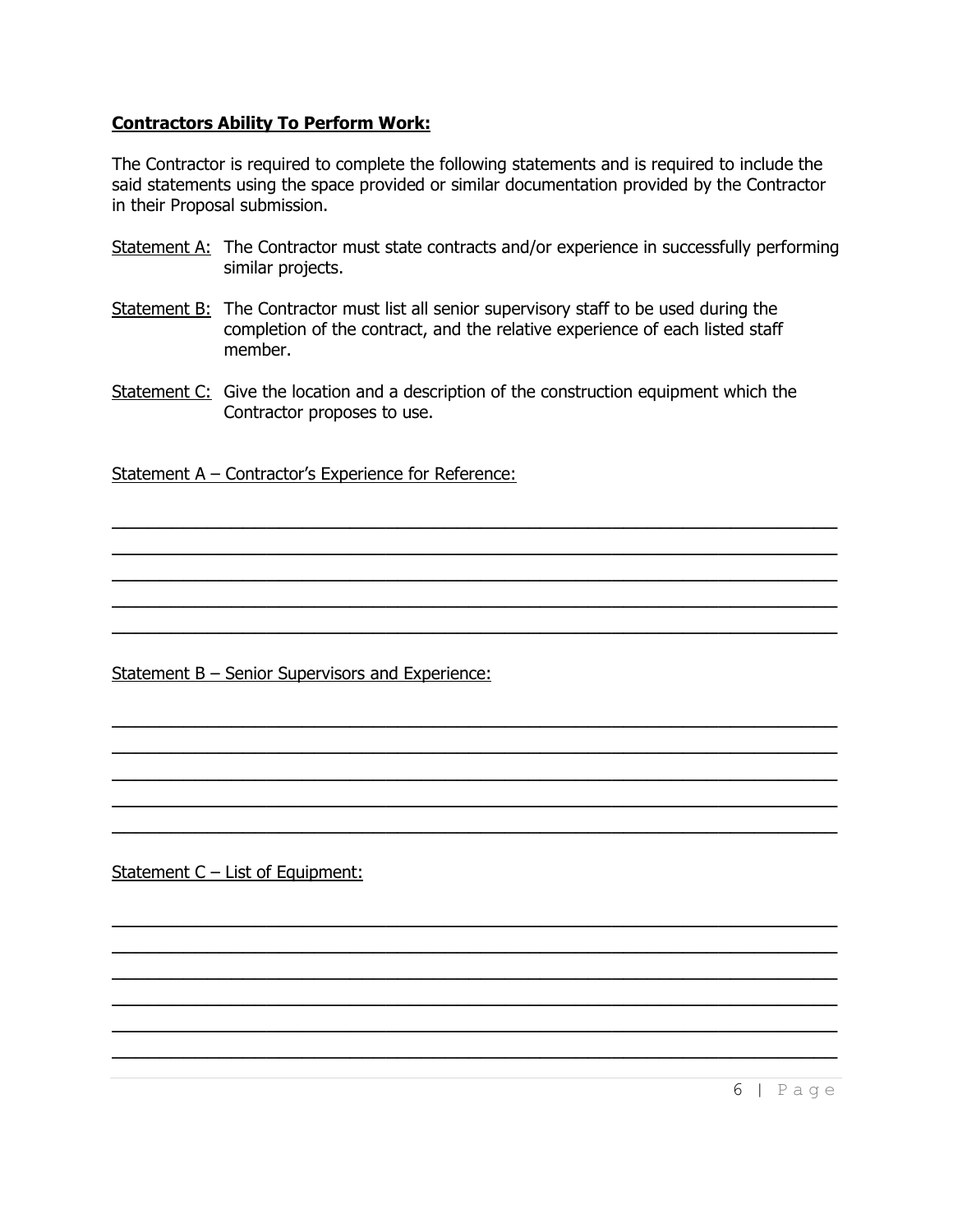## **Liability/Indemnification:**

The Contractor shall indemnify the Municipality, its officers, employees and agents from all claims, demands, actions, or other proceedings initiated by others arising out of or attributable to anything done, or omitted to be done by the Contractor, its officers, employees or agents in connection with the services performed or required to be performed under this Contract.

Product must be taken from a valid licensed pit. It is the responsibility of the bidder to ensure proper operations and licensing. The name of the pit product is to be taken from, must be provided prior to project commencement.

## **Liability/Insurance:**

The Contractor shall maintain a policy of motor vehicle liability insurance for both owned and non-owned licensed vehicles having limits of not less than \$5,000,000.00 inclusive per occurrence for bodily injury, death, and damage to property.

The Contractor shall maintain a policy of general liability insurance having limits of not less than \$5,000,000.00 inclusive per occurrence for bodily injury, death, and damage to property.

The general liability policy shall include the Municipality as an additional insured, but only in respect of and for the duration of the services to be performed under this contract and shall contain a cross liability clause endorsement.

The Contractor shall provide proof of valid WSIB coverage.

Prior to the beginning of the Contract the Contractor must provide proof of insurance (certificate of insurance or certified copy of policy) to the Clerk of the Municipality. POLICY NO.: \_ INSURANCE CO.: \_\_\_\_\_\_\_\_\_\_\_\_\_\_ \_\_\_\_\_\_\_\_ AMOUNT: EXPIRY DATE: \_\_\_\_\_\_\_\_\_\_\_\_\_\_\_\_\_\_\_\_\_\_\_\_\_

# **Motor Vehicles and Excess Loading:**

The Contractor is responsible for having and maintaining a valid CVOR (Commercial Vehicle Operator's Registration) certificate throughout the duration of this contract.

Where a vehicle is hauling materials for use on the work under the contract, in whole or in part upon a public highway and where motor vehicle registrations is required for such vehicle, the Contractor shall not cause or permit such vehicles to be loaded beyond the legal limit as specified in the Highway Traffic Act, whether such vehicle is registered in the name of the Contractor or otherwise, except where there are designated areas in the contract where overloading is permitted. The Contractor shall bear the onus of weighing disputed loads.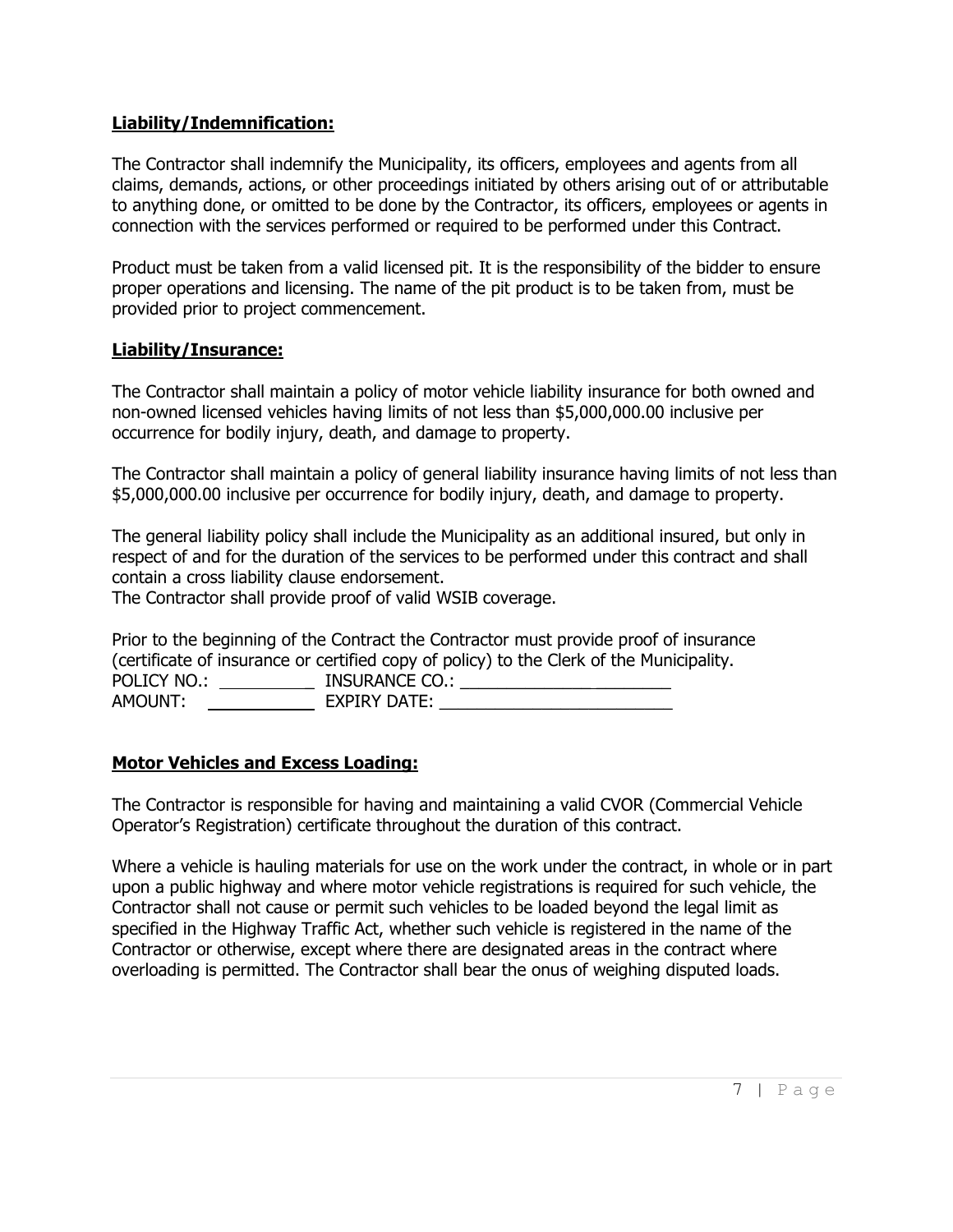## **Bidder Deposit:**

Bidders are required to deposit a certified cheque, payable to the Corporation of the Municipality of Powassan for 10% of the total bid price. Unsuccessful bidders' cheques will be returned upon award of the contract and the successful bidders cheque will be returned upon satisfactory condition and the account is paid in full.

## **Breach of Contract and Contract Termination:**

If the Contractor or Municipality shall fail to meet the terms of the contract herein explained, the party conforming to the contract will have the opportunity to terminate the contract due to the other party breaching the contract. When a non-conformance is noticed by a party, the conforming party has a responsibility to notify (either by letter or email) the non-conforming party. The non-conforming party will have 10 business days to meet the terms of the contract, failure to do so will be a breach of contract and will be grounds for immediate dismissal.

Additionally, should the Contractor or Municipality knowingly provide false information during the completion of this contract document, it will be henceforth considered that the complying party was given insufficient information to formally accept the contract; meaning that the contract will be now in void, unless both parties can agree on new terms to this contract.

# **Health & Safety:**

All work performed under this Contract must be carried out in accordance with the Municipality's Health and Safety Policy and any federal and provincial health and safety legislation and regulations. Failure to comply with this condition will be considered a breach of contract.

The Contractor will hold the responsibility of the constructor according to the Occupational Health and Safety Act, during the course of construction.

It will be the responsibility of the Contractor to ensure: that all employees/workers within the construction zones wear all appropriate PPE (Personal Protective Equipment), all regulations and procedures within the Occupational Health and Safety Act are met, that the health and safety of all workers or employees is protected, and that the health, welfare and property of all residents/civilians is preserved.

Any and all unsafe acts committed during the completion of this contract, shall be brought to the attention of the operations manager who shall notify the on-site foreman. If the occurrence/act is not rectified in a timely manner, the Ministry of Labour will be informed.